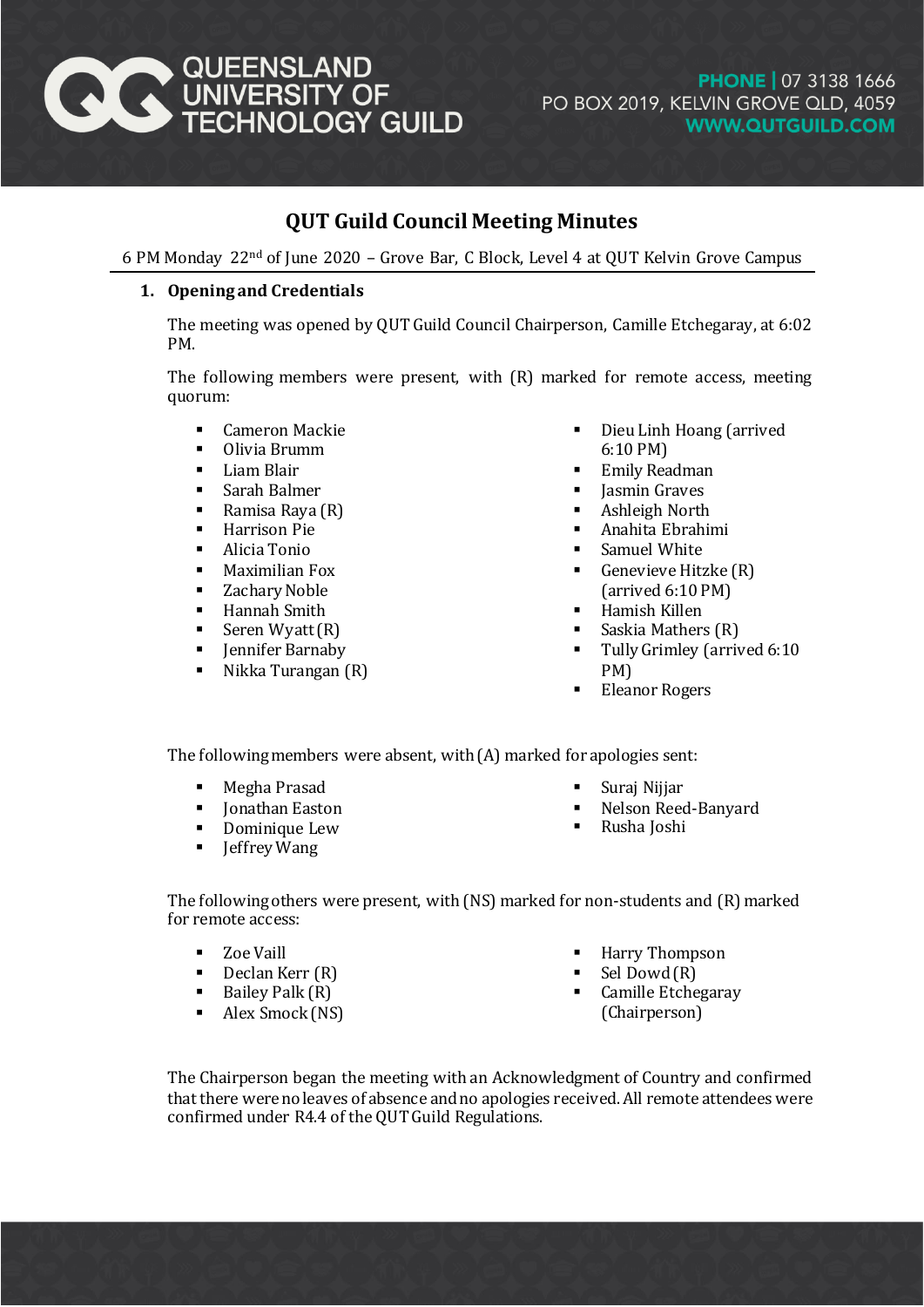

### **2. Additions/ Deletions to the Agenda**

The Chairperson called for any additions or deletions to the agenda. SEF Faculty Councillor, Saskia Mathers, asked to remove the Faculty Councillor Report from Agenda item five (5), citing low engagement from other Faculty Councillors in developing this report.

## **3. Confirmation of Minutes of the Previous Council Meeting of the Guild**

The Chairperson asked if any person who attended the last meeting of Guild Council would like to bring any amendments to the minutes. No amendments were brought.

**Motion:**To confirmthe minutes of the previous meeting to Council.

*Aye* – *Cameron Mackie, Olivia Brumm, Liam Blair, Zachary Noble, Sarah Balmer, Ramisa Raya, Alicia Tonio, Maximilian Fox, Harrison Pie, Hannah Smith, Seren Wyatt, Jennifer Barnaby, Nikka Turangan, Emily Readman, Jasmin Graves, Anahita Ebrahimi, Ashleigh North, Samuel White, Eleanor Rogers, Saskia Mathers* **(12.5)**.

*No –* 0, *Abstentions –* 0.

**Motion carried.**

The minutes of the previous meeting of Guild Council were confirmed.

#### **4. Election and Appointment of Members**

The Chairperson confirmed that one (1) nomination was received in advance for the position of QUT Guild Health Faculty Councillor. No further nominations were received. As the single nominee, Katherine Nguyen, was not in attendance, the Chairperson invited Guild Secretary, Cameron Mackie, to read Katherine's statement of suitability for the role.

**Motion:**To elect Katherine Nguyen as the Guild Health Faculty Councillor.

*Mover* – *Cameron Mackie*, *Seconder* – *Olivia Brumm*

*Aye* – *Cameron Mackie, Olivia Brumm, Liam Blair, Zachary Noble, Sarah Balmer, Ramisa Raya, Alicia Tonio, Maximilian Fox, Harrison Pie, Hannah Smith, Seren Wyatt, Jennifer Barnaby, Nikka Turangan, Dieu Linh Hoang, Emily Readman, Jasmin Graves, Anahita Ebrahimi, Ashleigh North, Samuel White, Tully Grimley, Hamish Killen, Eleanor Rogers, Saskia Mathers*, *Genevieve Hitzke* **(15).**

#### *No – 0, Abstentions – 0.*

#### **Motion carried.**

Katherine Nguyen was confirmed as the QUT Guild Health Faculty Councillor.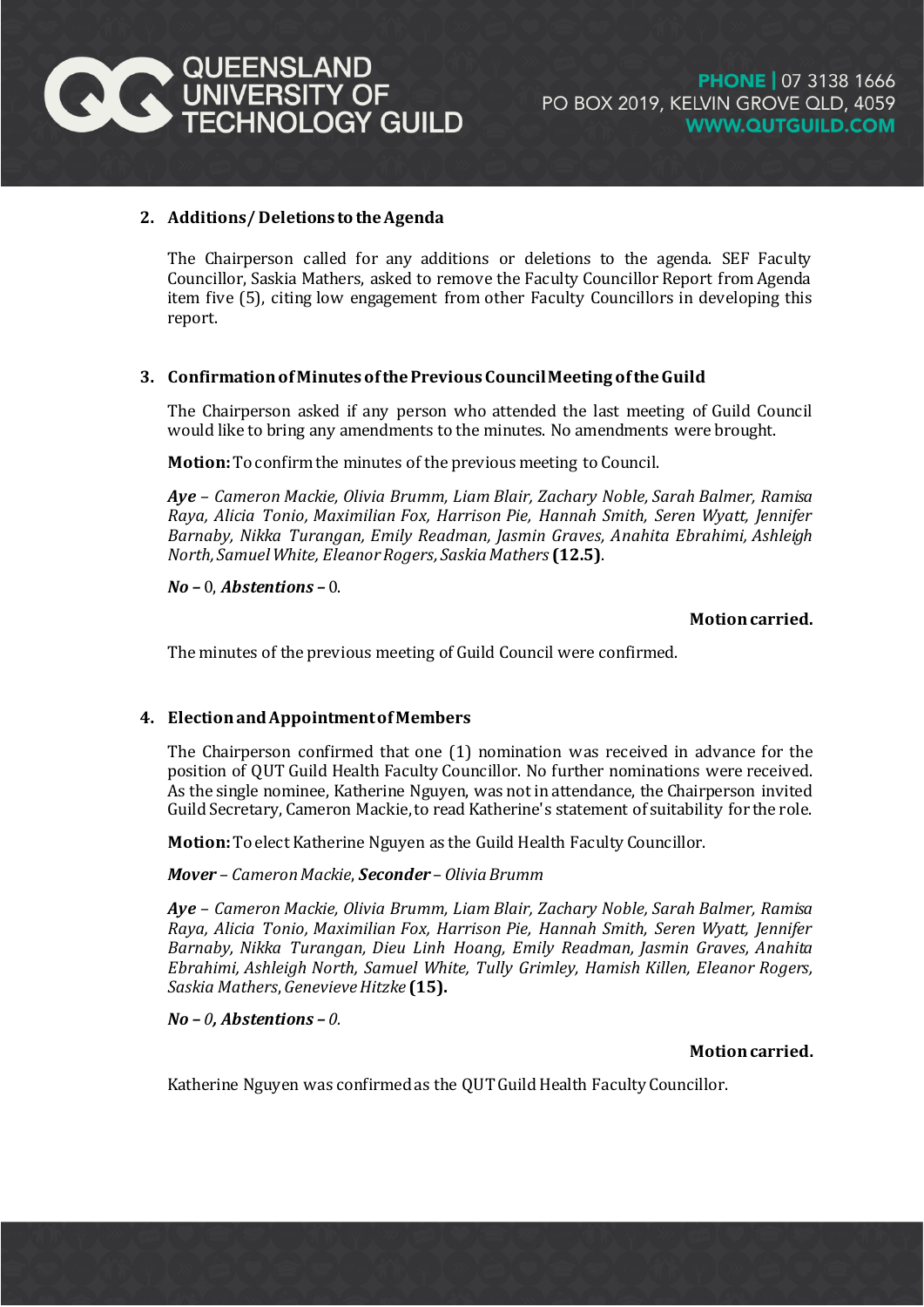

#### **5. Presentation of Reports and Papers**

This item was deleted from proceedings as per agenda item two (2).

#### **6. Question Time**

As no questions with notice were submitted, the floor was opened to Council for any questions without notice. Student Rights Vice-President, Sarah Balmer, asked Liam Blair, Guild Treasurer, for an update on the recent education fee hike and the protest to occur on Friday 26th of June, 2020. Blair replied that he intends to bring a motion without notice addressing this question during agenda item eight (8). The question was tabled

#### **7. Motionwith Notice**

One motion with notice was received, and the Chairperson called on Guild President, Olivia Brumm, to speak for this motion to approve the new QUT Guild revised policy documents. Brumm explained that the QUT Guild recently hired an external Human Resources consultant who has so far created several policy documents to govern the QUT Guild internally. The motion was moved en bloc.

**Motion:**To confirm all policies.

*Mover* – *Olivia Brumm*, *Seconder* – *Cameron Mackie*

*Aye* – *Cameron Mackie, Olivia Brumm, Liam Blair, Zachary Noble, Sarah Balmer, Ramisa Raya, Alicia Tonio, Maximilian Fox, Harrison Pie, Hannah Smith, Seren Wyatt, Jennifer Barnaby, Nikka Turangan, Dieu Linh Hoang, Emily Readman, Jasmin Graves, Anahita Ebrahimi, Ashleigh North, Samuel White, Tully Grimley, Hamish Killen, Eleanor Rogers, Saskia Mathers*, *Genevieve Hitzke* **(15).**

*No – 0, Abstentions – 0.*

#### **Motion carried.**

#### **8. Motions without Notice**

The Chairperson called for any motions without notice. Guild Treasurer, Liam Blair, brought a motion confirming the QUT Guild's intention to campaign against the recent announcement of university fee changes. Blair spoke briefly about the history of university funding changes under the current government, and the importance of campaigning against these changes. This motion called for the QUT Guild to implement three main action items. The full motion will be included as appendix 1 to this document.

The Chairperson asked if any attendees would like to speak for or against this motion. Declan Kerr confirmed that they would like to speak for the motion. Kerr stated that any change to education funding impacts students and creates headway for governments that have an agenda to make high-quality education less accessible for working-class students. Kerr stated that education is a right, not a privilege and that student unions have a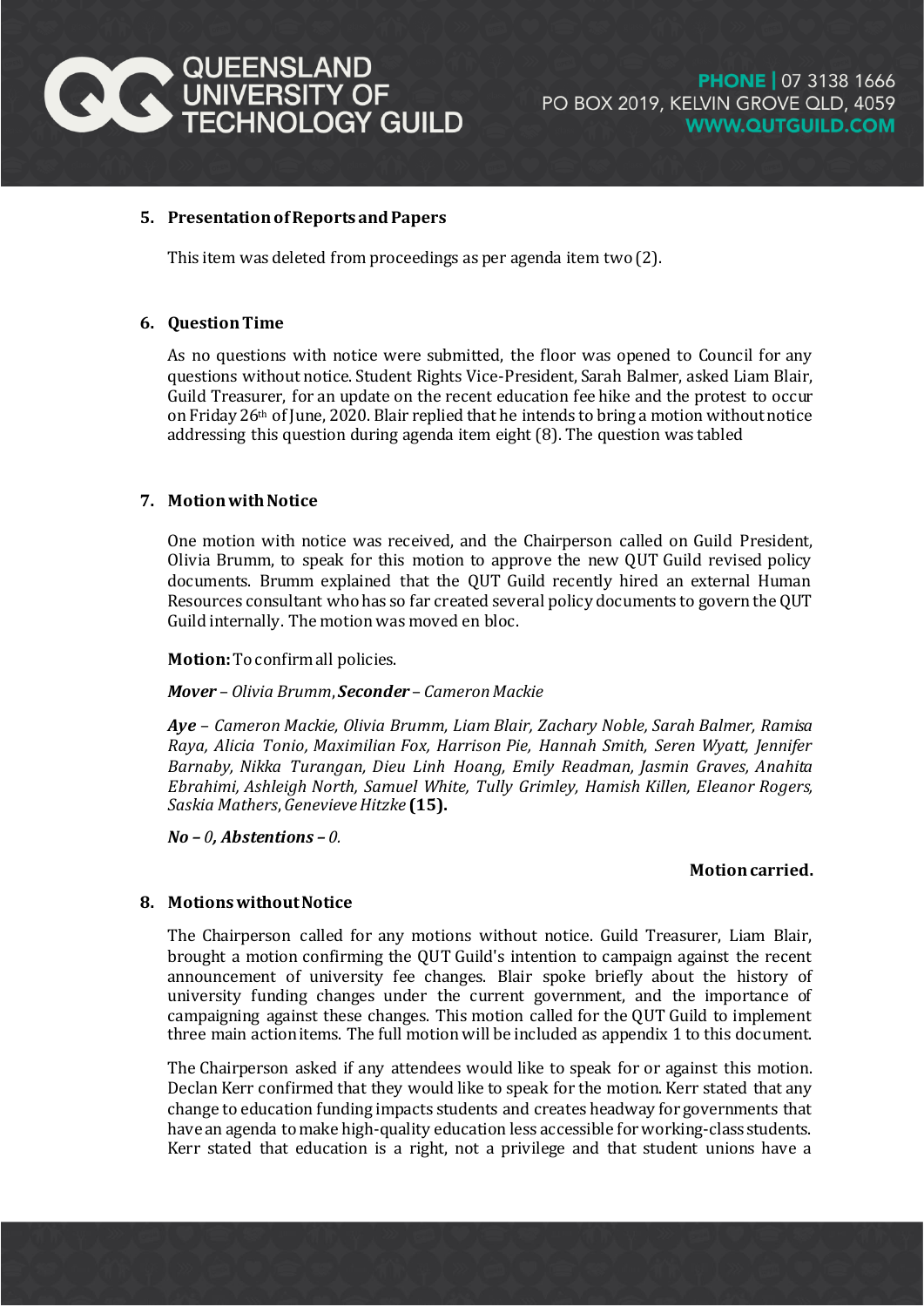

responsibility to fight back against changes such as this to advocate for fair and inclusive education for their students.

**Motion:**For the QUT Guild to run a campaign against the recent university fee changes.

*Mover – Liam Blair, Seconder – Cameron Mackie.* 

*Aye* – *Cameron Mackie, Olivia Brumm, Liam Blair, Zachary Noble, Sarah Balmer, Ramisa Raya, Alicia Tonio, Maximilian Fox, Harrison Pie, Hannah Smith, Seren Wyatt, Jennifer Barnaby, Nikka Turangan, Dieu Linh Hoang, Emily Readman, Jasmin Graves, Anahita Ebrahimi, Ashleigh North, Samuel White, Tully Grimley, Hamish Killen, Eleanor Rogers, Saskia Mathers*, *Genevieve Hitzke* **(15).**

*No – 0, Abstentions – 0.*

#### **Motion carried.**

#### **9. Closure**

The Chairperson thanked everyone for attending and advised that the Guild Secretary, Cameron Mackie, will supply the details of the next meeting once established. The meeting of QUT Guild Council concluded at 6:20 PM.